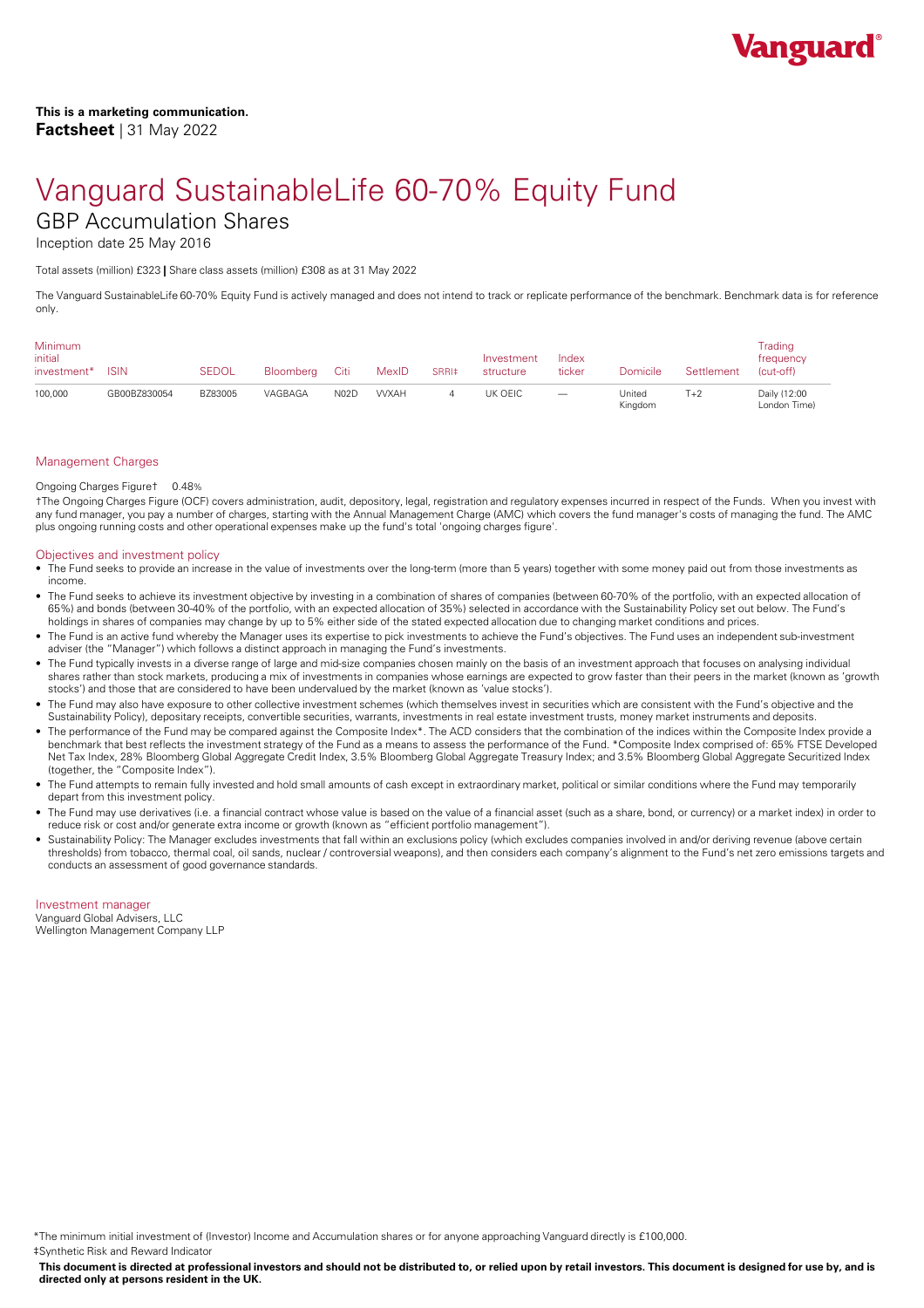### Performance summary\*\*

GBP**—**Vanguard SustainableLife 60-70% Equity Fund

Benchmark — Composite Index comprised of: 65% FTSE Developed Net Tax Index; 28% Bloomberg Global Aggregate Credit Index; 3.5% Bloomberg Global Aggregate Treasury Index; and 3.5% Bloomberg Global Aggregate Securitized Index



| Performance**          | month    | Quarter  | Year to<br>date | year  | 3 years | 5 years | 10 years                 | Since<br>inception |
|------------------------|----------|----------|-----------------|-------|---------|---------|--------------------------|--------------------|
| Fund (Net of expenses) | .25%     | 0.74%    | $-2.07%$        | 4.63% | 8.12%   | 6.66%   | $\overline{\phantom{m}}$ | 9.13%              |
| Benchmark              | $-0.09%$ | $-1.79%$ | $-7.57%$        | 1.01% | 8.07%   | 6.94%   |                          | 9.38%              |

\*\*In this document the performance displayed for the Fund(s) and therefore relative performance to the benchmark index may be impacted by swing pricing. The NAV of a Fund may swing according to subscription/redemption activity so that transaction costs caused by these cashflows are notborne by the existing holders in a Fund. The benchmark index is not affected by swing pricing and therefore you may see tracking difference between the performance of the Fund and the benchmark. Performance and Data is calculated on closing NAV as at 31 May 2022.

#### **Past performance is not a reliable indicator of future results.**

Source: Vanguard; Composite Index comprised of: 65% FTSE Developed Net Tax Index; 28% Bloomberg Global Aggregate Credit Index; 3.5% Bloomberg Global Aggregate Treasury Index; and 3.5% Bloomberg Global Aggregate Securitized Index

#### Key investment risks

The value of equities and bonds can be affected by factors such as stock market movements, interest rates, credit spreads and volatility. Other driving factors include political, economic news, company earnings and significant corporate events. Movements in currency exchange rates can adversely affect the return of your investment.

Counterparty risk. The insolvency ofany institutions providing services such as safekeeping of assets or acting as counterparty to derivatives or other instruments, may expose the Fund to financial loss.

Liquidity risk. Lower liquidity means there are insufficient buyers or sellers to allow the Fund to sell or buy investments readily.

Sustainability risk. The Fund may not make possible investments if they do not meet the Fund's Sustainability Policy. This may affect the Fund's exposure to certain issuers and cause the Fund to forego certain investment opportunities.

Please also read the risk factors section in the prospectus and the Key Investor Information Document, both of which are available on the Vanguard website.

This document is directed at professional investors and should not be distributed to, or relied upon by retail investors. This document is designed for use by, and **is** directed only at persons resident in the UK.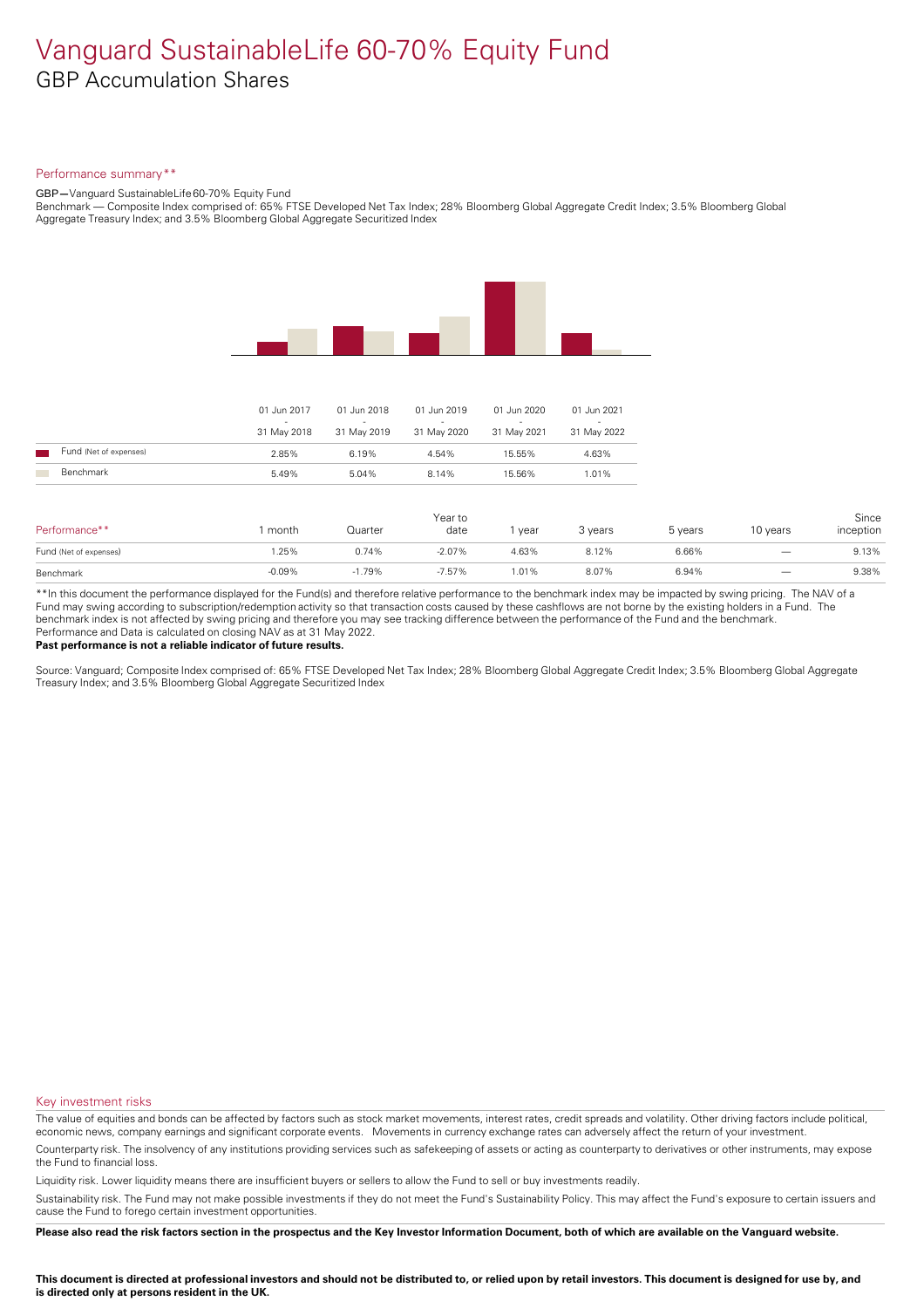Data as at 31 May 2022 unless otherwise stated.

| <b>Characteristics</b>  | Fund   | Benchmark | Top   |
|-------------------------|--------|-----------|-------|
| Number of stocks        | 80     | 2,224     | John  |
| Median market cap       | £80.6B | £70.4B    | Micro |
| Price/earnings ratio    | 15.8x  | 16.7x     | Unite |
| Price/book ratio        | 2.3x   | 2.6x      | Astra |
| Return on equity        | 14.8%  | 16.4%     | Cisco |
| Earnings growth rate    | 8.9%   | 16.0%     | Nova  |
| Turnover rate           | 158%   |           | Chub  |
| Equity yield (dividend) | 2.4%   | 2.0%      | Com   |
| Quoted Historic Yield   | 1.35%  |           | TJX ( |
|                         |        |           |       |

The PTR (Portfolio Turnover Rate) approach considers the total security purchases and sales, the total subscriptions and redemptions and the average net assets of the fund to calculate the turnover figure. Data as at 30 April 2022.

## Top 10 holdings

| Johnson & Johnson                               | 2.0% |
|-------------------------------------------------|------|
| Microsoft Corp.                                 | 1.8  |
| United Parcel Service Inc.                      | 1.7  |
| AstraZeneca plc                                 | 1.7  |
| Cisco Systems Inc.                              | 1.4  |
| Novartis AG                                     | 1.4  |
| Chubb Ltd.                                      | 1.3  |
| Comcast Corp.                                   | 1.3  |
| T.JX Cos. Inc.                                  | 1.3  |
| Sempra Energy                                   | 1.2  |
| Top 10 approximately equals 15.1% of net assets |      |
|                                                 |      |

Data as at 31 March 2022

## Weighted exposure

|   | Industrials            | 17.9% | Utilities               | 6.0% |
|---|------------------------|-------|-------------------------|------|
| W | <b>Financials</b>      | 16.9  | <b>Consumer Staples</b> | 5.8  |
|   | Health Care            | 16.0  | Energy                  | 4.5  |
|   | Technology             | 10.6  | <b>Real Estate</b>      | 2.4  |
|   | Consumer Discretionary | 10.4  | <b>Basic Materials</b>  | 2.0  |
|   | Telecommunications     | 7.5   |                         |      |

Sector categories are based on the Industry Classification Benchmark system ("ICB"), except for the "Other" category (if applicable), which includes securities that have not been provided an ICB classification as of the effective reporting period.

#### **Source: Vanguard**

#### **Glossary for fund characteristics**

The fund characteristics section above contains a number of metrics that professional investors use to value individual stocks against a market or index average. These metrics can also be used to value and compare funds to the market by taking the average of all the stocks held in the fund and comparing them to those of the fund's benchmark index. We've provided a definition of the terms used for your convenience.

**Median market cap (capitalisation)** looks at all companies in a mutual fund portfolio and calculates the mid point market capitalisation. Market capitalisation represents the aggregate value of a company's stock.

**Price earnings ratio (P/E ratio)** of a stock is the price paid for a share divided by the annual profit earned by the firm per share. A stock with a price of £10 a share, and earnings last year of £1 a share, would have a P/E ratio of 10.

**Price book ratio** compares a stock's market value to its book value (the accounting value of a stock). It is calculated by dividing the current closing price of the stock by the latest quarter's book value per share.

**Return on equity** is a measure of a company's profitability that reveals how much profit a company generates with the money shareholders have invested.

**Earnings growth rate** is a measure of growth in a company's net income (what remains after subtracting all the costs from a company's revenues) over a specific period (often one year). Earnings growth can apply to previous periods or estimated data for future periods.

**Turnover rate** is the total value of sales and purchases of stocks by a fund, less any subscriptions and redemptions monies into or out of a fund, expressed as a percentage of the fund's average value, over a specified period (usually one year).

**Equity yield characteristics** reflects distributions declared over the past twelve months as a percentage of the mid-market unit price, as at the date shown. It does not include any preliminary charge and investors may be subject to tax on their distributions.